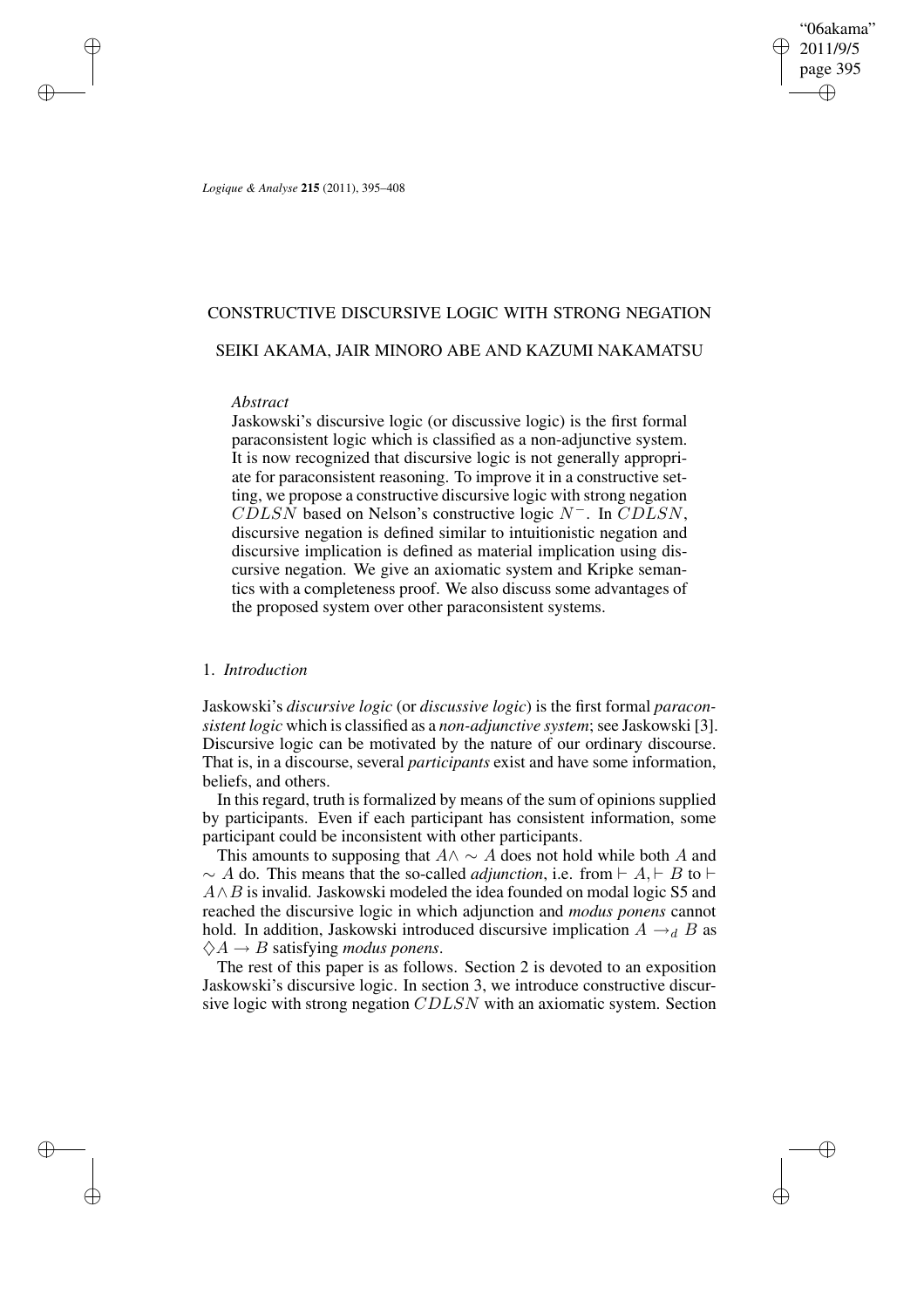### "06akama" 2011/9/5 page 396 ✐ ✐

✐

✐

#### 396 SEIKI AKAMA, JAIR MINORO ABE AND KAZUMI NAKAMATSU

4 outlines a Kripke semantics. We establish the completeness theorem. The final section gives some conclusions.

### 2. *Jaskowski's Discursive Logic*

✐

✐

✐

✐

*Discursive Logic* was proposed by a Polish logician S. Jaskowski [3] in 1948. It was a formal system  $J$  satisfying the conditions: (a) from two contradictory propositions, it should not be possible to deduce any proposition; (b) most of the classical theses compatible with (a) should be valid; (c)  $J$ should have an intuitive interpretation.

Such a calculus has, among others, the following intuitive properties remarked by Jaskowski himself: suppose that one desires to systematize in only one deductive system all theses defended in a discussion. In general, the participants do not confer the same meaning to some of the symbols. One would have then as theses of a deductive system that formalize such a discussion, an assertion and its negation, so both are "true" since it has a variation in the sense given to the symbols. It is thus possible to regard discursive logic as one of the so-called *paraconsistent logics*.

Jaskowski's  $D_2$  contains propositional formulas built from logical symbols of classical logic. In addition, possibility operator  $\diamondsuit$  in S5 is added. Based on the possibility operator, three discursive logical symbols can be defined as follows:

| discursive implication: $A \rightarrow_d B =_{def} \Diamond A \rightarrow B$                            |
|---------------------------------------------------------------------------------------------------------|
| discursive conjunction: $A \wedge_d B =_{def} \lozenge A \wedge B$                                      |
| discursive equivalence: $A \leftrightarrow_d B =_{def} (A \rightarrow_d B) \land_d (B \rightarrow_d A)$ |

Additionally, we can define discursive negation  $\neg_d A$  as  $A \rightarrow_d false$ . Jaskowski's original formulation of  $D_2$  in [3] used the logical symbols:  $\rightarrow_d$ ,  $\leftrightarrow_d$ ,  $\lor$ ,  $\land$ ,  $\neg$ , and he later defined  $\land_d$  in [4].

The following axiomatization due to Kotas [5] has the following axioms and the rules of inference.

Axioms  
\n(A1) 
$$
\Box(A \rightarrow (\neg A \rightarrow B))
$$
  
\n(A2)  $\Box((A \rightarrow B) \rightarrow ((B \rightarrow C) \rightarrow (A \rightarrow C)))$   
\n(A3)  $\Box((\neg A \rightarrow A) \rightarrow A)$   
\n(A4)  $\Box(\Box A \rightarrow A)$   
\n(A5)  $\Box(\Box(A \rightarrow B) \rightarrow (\Box A \rightarrow \Box B))$   
\n(A6)  $\Box(\neg \Box A \rightarrow \Box \neg \Box A)$ 

Rules of Inference (R1) substitution rule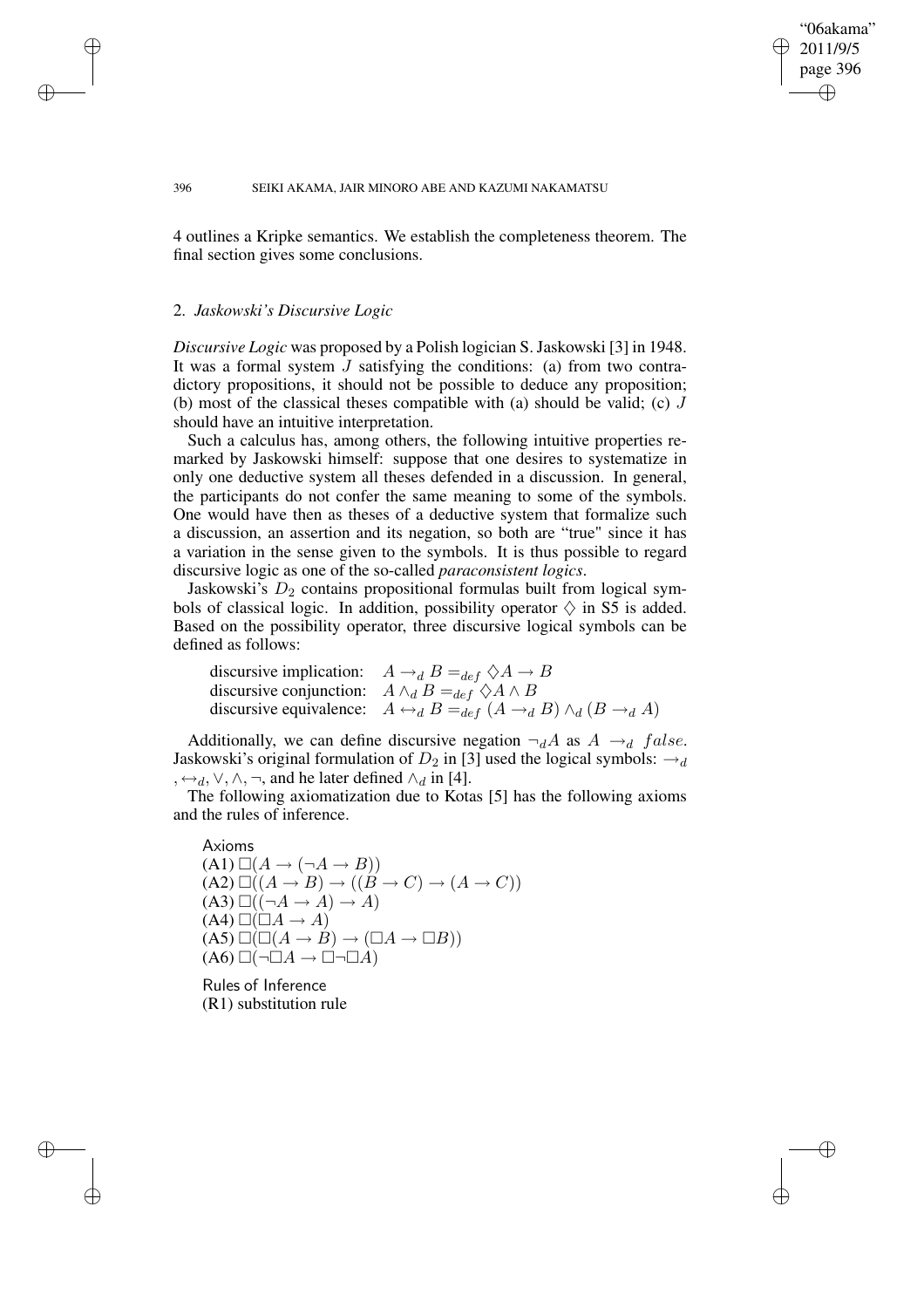CONSTRUCTIVE DISCURSIVE LOGIC WITH STRONG NEGATION 397

 $(R2) \square A, \square (A \rightarrow B) / \square B$  $(R3)$   $\Box A/\Box \Box A$  $(R4) \Box A/A$  $(R5)$   $\neg$   $\neg$   $\neg$   $\neg$   $A/A$ 

✐

✐

✐

✐

There are other axiomatizations of  $D_2$ , but we omit the details here.

### 3. *Constructive Discursive Logic with Strong Negation*

The gist of discursive logic is to use the modal logic S5 to define discursive logical connectives which can formalize a non-adjunctive system. It follows that discursive logic can be seen as a paraconsistent logic, which does not satisfy *explosion* of the form:  $\{A, \neg A\}$  = B for any A and B, where  $\models$  is a consequence relation. We say that a system is *trivial* iff all the formulas are provable. Therefore, paraconsistent logic is useful to formalize inconsistent but *non-trivial* systems.

A question arises. Most works on discursive logic utilize classical logic and S5 as a basis. However, we do not think that these are essential. For instance, an intuitionist hopes to have a discursive system in a constructive setting. This is a topic explored in this paper.

To make the idea formal, it is worth considering Nelson's constructive logic with strong negation  $N^-$  of Almukdad and Nelson [1]. In  $N^-$ ,  $\sim$ denotes *strong negation* satisfying the following axioms:

 $(N1) \sim \sim A \leftrightarrow A$  $(N2) \sim (A \wedge B) \leftrightarrow (\sim A \vee \sim B)$  $(N3) \sim (A \vee B) \leftrightarrow (\sim A \wedge \sim B)$  $(M4) \sim (A \rightarrow B) \leftrightarrow (A \land \sim B)$ 

and the axiomatization of the intuitionistic positive logic  $Int^+$  with *modus ponens* (MP), i.e.  $A, A \rightarrow B/B$  as the rule of inference.

Note here that N<sup>-</sup> is paraconsistent in the sense that  $\sim (A \land \sim A)$  and  $(A \wedge \sim A) \rightarrow B$  do not hold.

If we add (N0) to  $N^-$ , we have N of Nelson [6].

 $(N0)$   $(A \wedge \sim A) \rightarrow B$ 

In N, *intuitionistic negation*  $\neg$  can be defined as follows:

 $\neg A =_{def} A \rightarrow \sim A$ 

If we add the law of *excluded middle*:  $A \vee \sim A$  to N, the resulting system is classical logic.

"06akama" 2011/9/5 page 397

✐

✐

✐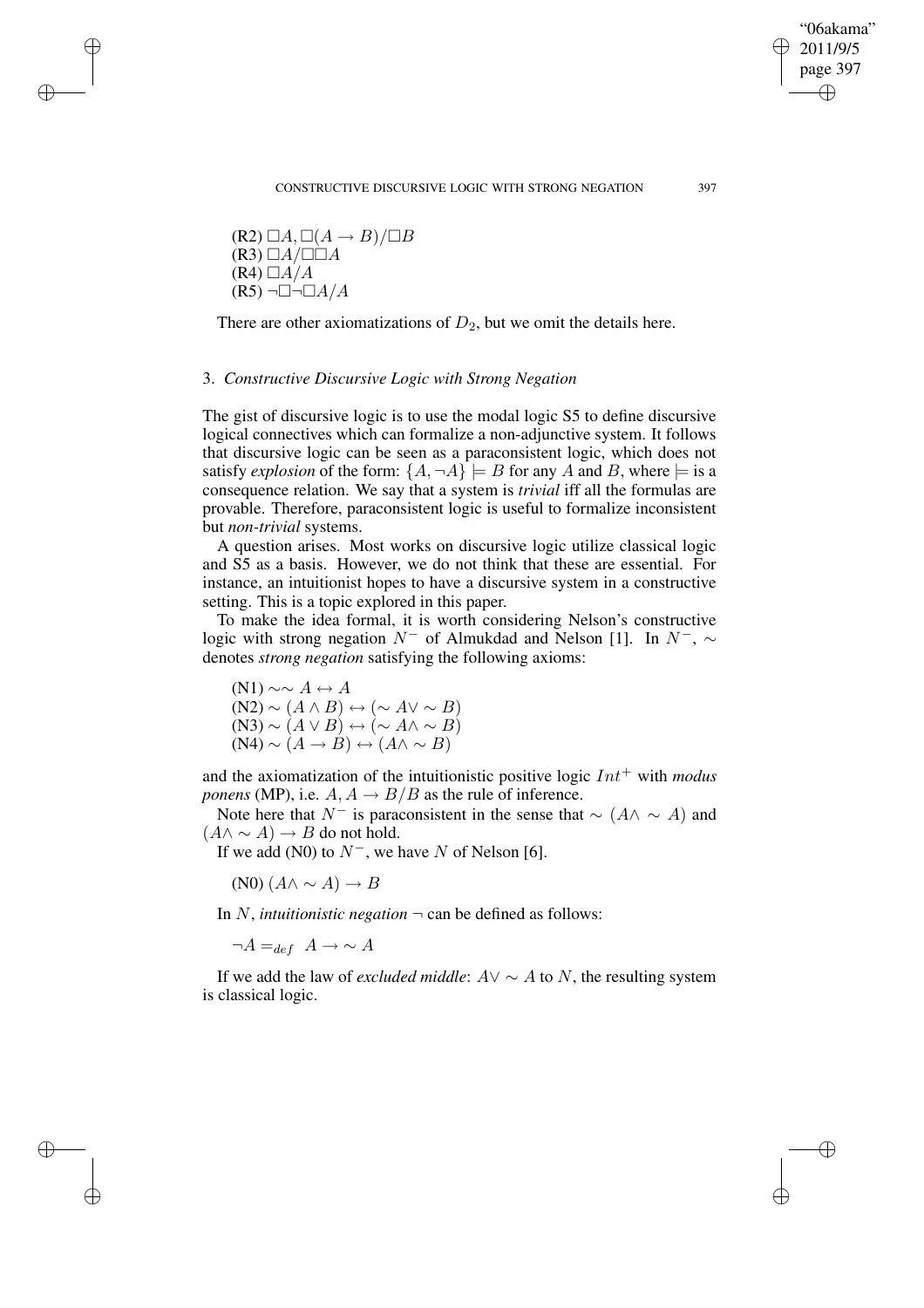"06akama" 2011/9/5 page 398 ✐ ✐

✐

✐

Indeed,  $N^-$  is itself a paraconsistent logic, but can also be accommodated as a version of discursive logic.

Now, we introduce the *constructive discursive logic with strong negation* CDLSN. It diverges in two ways from  $D_2$ : (1) it does not take classical logic as its starting point; and (2) it does not use the possibility operator  $\diamondsuit$ as a modality, but a negation with modal operators.

 $CDLSN$  can be defined in two ways. One is to extend  $N^-$  with discursive negation  $\neg_d$ . The other is to weaken intuitionistic negation in N<sup>-</sup>. We adopt the first approach.

Here, we fix the language of the logics which we use in this paper. The language of  $Int^+$  is defined as the set of propositional variables and logical symbols:  $\land$  (conjunction),  $\lor$  (disjunction) and  $\rightarrow$  (implication). The language of Int is the extension of that of  $Int^+$  with  $\neg$  (intuitionistic negation). The language of  $N^-$  is the extension of that of  $Int^+$  with  $\sim$  (strong negation). The language of CDLSN is the extension of  $N^-$  with  $\neg_d$  (discursive negation). Additionally, we use the logical constant false as the abbreviation of  $\sim (A \rightarrow A)$ .

We believe that  $CDLSN$  is (constructive) improvement of  $D_2$ . First,  $CDLSN$  uses  $Int^+$  rather than classical logic as the base. Second,  $CDLSN$ simulates modality in  $D_2$  by negations, although  $D_2$  needs the possibility operator.

 $\neg_d$  is similar to  $\neg$ , but these are not equivalent. The motivation of introducing  $\neg_d$  is to interpret discursive negation as the negation used by an intuitionist in the discursive context. Unfortunately, intuitionistic negation is not a discursive negation. And we need to re-interpret it as  $\neg_d$ . Based on  $\neg_d$ , we can define  $\rightarrow_d$  and  $\land_d$ .

Discursive implication  $\rightarrow_d$  and discursive conjunction  $\land_d$  can be respectively introduced by definition as follows.

$$
A \rightarrow_d B =_{def} \neg_d A \lor B
$$
  

$$
A \land_d B =_{def} \sim \neg_d A \land B
$$

Observe that  $A \to (\sim A \to B)$  is not a theorem in CDLSN while  $A \to \infty$  $(\neg_d A \rightarrow B)$  is a theorem in CDLSN. The axiomatization of CDLSN is that of  $N^-$  with the following three axioms.

(CDLSN1) 
$$
\neg_d A \rightarrow (A \rightarrow B)
$$
  
(CDLSN2)  $(A \rightarrow B) \rightarrow ((A \rightarrow \neg_d B) \rightarrow \neg_d A)$   
(CDLSN3)  $A \rightarrow \sim \neg_d A$ 

Here, an explanation of these axioms may be in order. (CDLSN1) and (CDLSN2) describe basic properties of intuitionistic negation. By (CDLSN3), we show the connection of  $\sim$  and  $\neg_d$ . The intuitive interpretation of  $\sim \neg_d$  is like possibility under our semantics developed below.

✐

✐

✐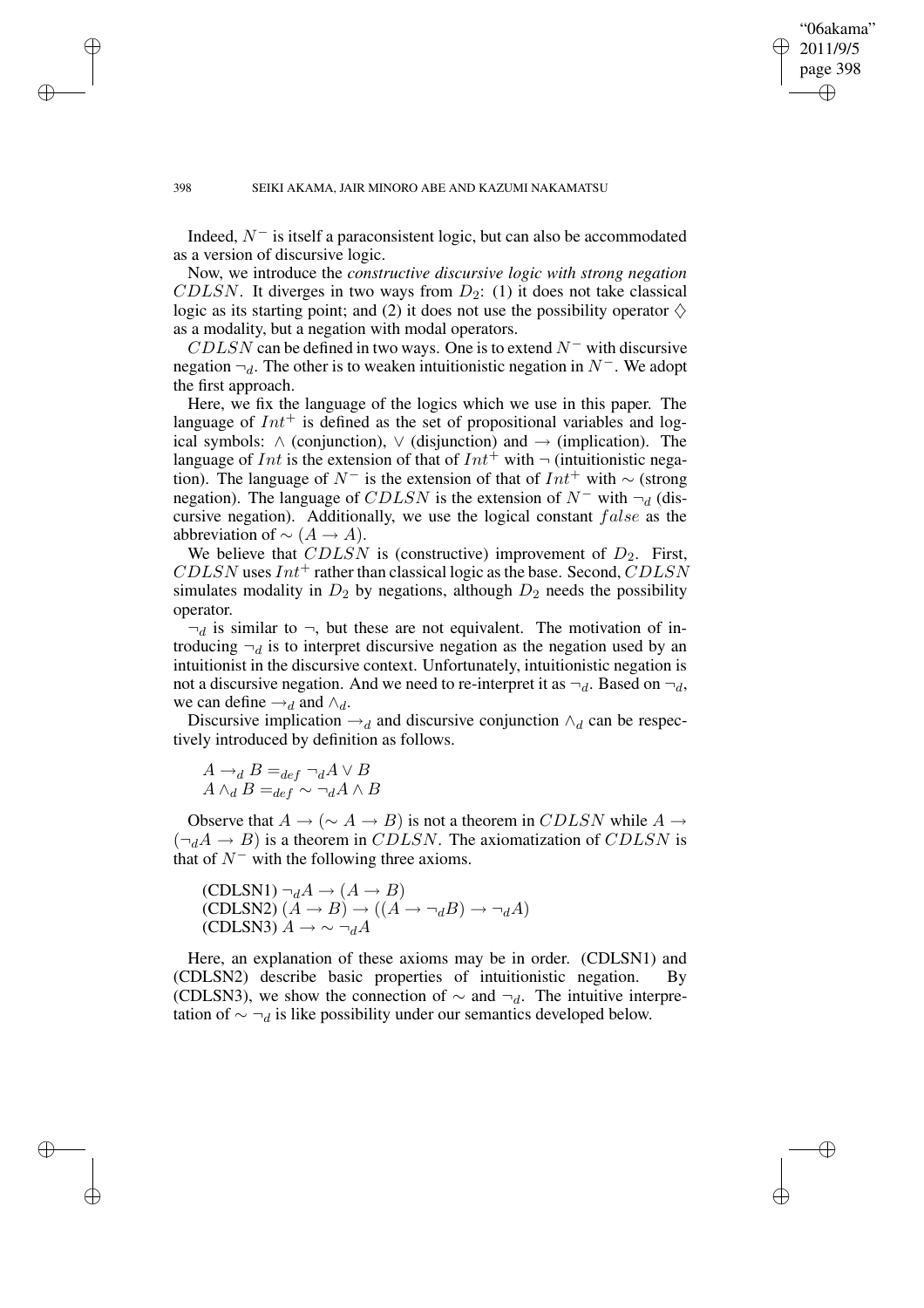"06akama" 2011/9/5 page 399

✐

✐

✐

✐

 $\neg_d$  is weaker than  $\neg$ . Vorob'ev [8] proposed a constructive logic having both strong and intuitionistic negation. It extends  $N$  with the following two axioms:

$$
\sim \neg A \leftrightarrow A
$$
  
 
$$
\sim A \rightarrow \neg A
$$
, where A is atomic

✐

✐

✐

✐

If we replace (CDLSN3) by the axiom of the form  $\sim \neg_d A \leftrightarrow A$  and add the axiom  $\sim A \rightarrow \neg_d A$ , then  $\neg_d$  agrees with  $\neg$ . Thus, it is not possible to identify  $\neg$  and  $\neg_d$  in our axiomatization.

We use  $\vdash A$  to mean that A is a theorem in CDLSN. Here, the notion of a proof is defined as usual. Let  $\Gamma = \{B_1, ..., B_n\}$  be a set of formulas and A be a formula. Then,  $\Gamma \vdash A$  iff  $\vdash \Gamma \rightarrow A$ .

Notice that  $\neg_d$  has some similarities with  $\neg$ , as the following lemma indicates.

*Lemma 1*: The following formulas are provable in CDLSN.

$$
(1) \vdash A \rightarrow \neg_d \neg_d A
$$
  
\n
$$
(2) \vdash (A \rightarrow B) \rightarrow (\neg_d B \rightarrow \neg_d A)
$$
  
\n
$$
(3) \vdash (A \land \neg_d A) \rightarrow B
$$
  
\n
$$
(4) \vdash \neg_d (A \land \neg_d A)
$$
  
\n
$$
(5) \vdash (A \rightarrow \neg_d A) \rightarrow \neg_d A
$$

*Proof. Ad*(1): From (CDSLN1) and  $Int^+$  (i.e.  $\vdash (A \rightarrow (B \rightarrow C)) \rightarrow$  $(B \to (A \to C)))$ , we have (i).

 $(i) \vdash A \rightarrow (\neg_d A \rightarrow A)$ 

(ii) is an instance of (CDLSN2).

 $(ii) \vdash (\neg_d A \rightarrow A) \rightarrow ((\neg_d A \rightarrow \neg_d A) \rightarrow \neg_d \neg_d A)$ 

(iii) is a theorem of  $Int^+$  (i.e.  $\vdash (A \rightarrow B) \rightarrow ((B \rightarrow C) \rightarrow (A \rightarrow C)))$ 

$$
\begin{array}{c}\n\text{(iii)} \vdash (A \to (\neg_d A \to A)) \to (((\neg_d A \to A) \to ((\neg_d A \to \neg_d A) \to \neg_d A)) \to (A \to (\neg_d A \to \neg_d A)) \text{)} \\
\to \neg_d \neg_d A)) \to (A \to ((\neg_d A \to \neg_d A) \to \neg_d \neg_d A)))\n\end{array}
$$

From (i) and (iii) by (MP), we have (iv).

$$
\begin{array}{c}\n\text{(iv)} \vdash (((\neg_d A \to A) \to ((\neg_d A \to \neg_d A) \to \neg_d \neg_d A)) \\
\to (A \to ((\neg_d A \to \neg_d A) \to \neg_d \neg_d A)))\n\end{array}
$$

From (ii) and (iv) by (MP), we have  $(v)$ .

$$
(v) \vdash A \to ((\neg_d A \to \neg_d A) \to \neg_d \neg_d A))
$$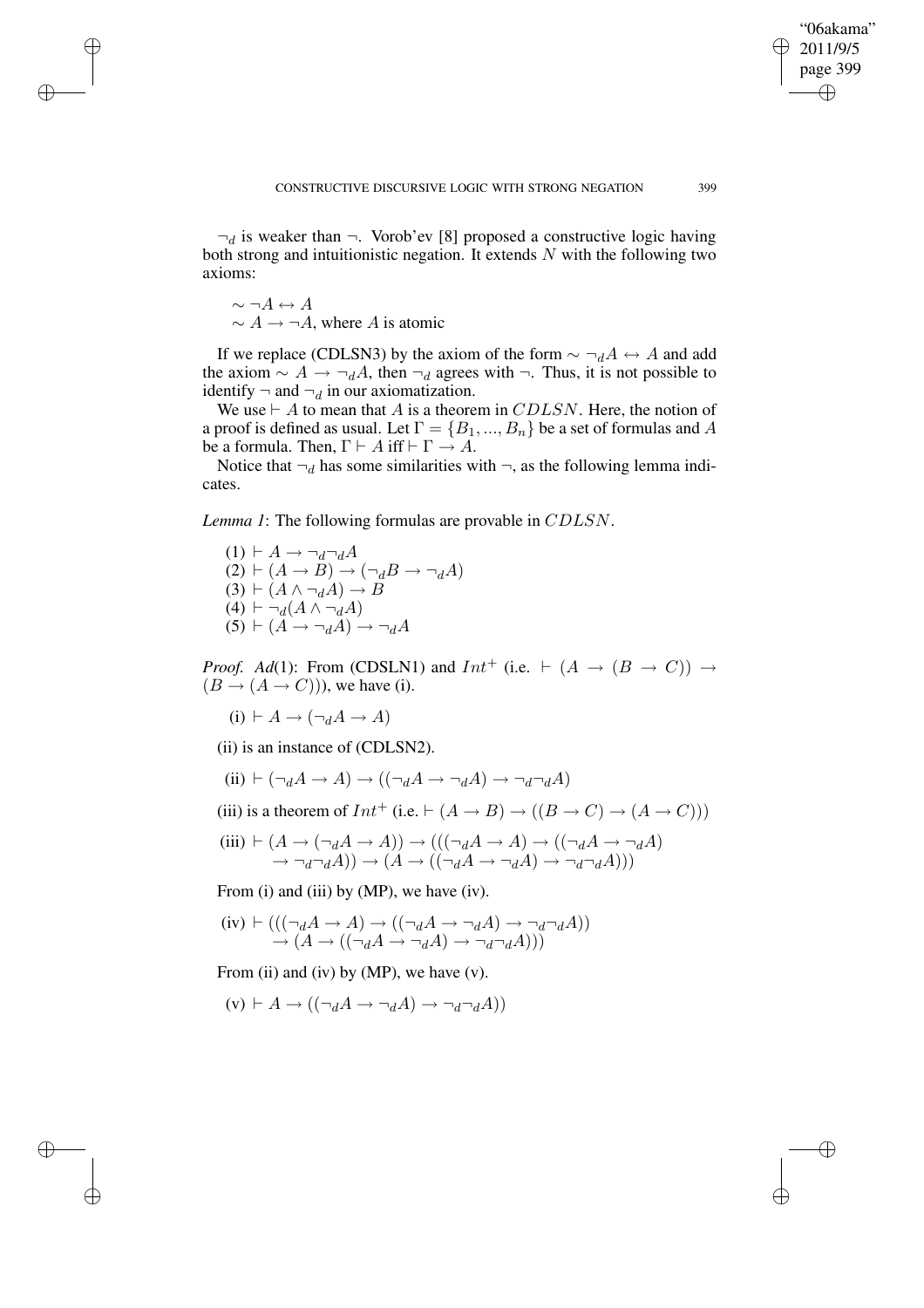✐

✐

400 SEIKI AKAMA, JAIR MINORO ABE AND KAZUMI NAKAMATSU

By 
$$
\vdash
$$
 ( $A \rightarrow (B \rightarrow C)$ )  $\rightarrow$  ( $B \rightarrow (A \rightarrow C)$ ), we can derive (vi).

 $(vi) \vdash (\neg_d A \rightarrow \neg_d A) \rightarrow (A \rightarrow \neg_d \neg_d A)$ 

Since  $\vdash A \rightarrow A$ , we have (vii).

$$
(vii) \vdash \neg_d A \to \neg_d A
$$

From (vi) and (vii) by (MP), we can finally obtain (viii).

$$
(viii) \vdash A \to \neg_d \neg_d A
$$

*Ad*(2): By (CDLSN2), we have (i).

$$
(i) \vdash (A \to B) \to ((A \to \neg_d B) \to \neg_d A)
$$

(ii) is a theorem of  $Int^+$ .

(ii) 
$$
\vdash (\neg_d B \to (A \to \neg_d B)) \to (((A \to \neg_d B) \to \neg_d A)
$$
  
 $\to (\neg_d B \to \neg_d A))$ 

(iii) is an instance of  $A \rightarrow (B \rightarrow A)$ , which is the axiom of  $Int^+$ .

(iii) 
$$
\vdash \neg_d B \rightarrow (A \rightarrow \neg_d B)
$$

From (ii) and (iii) by (MP), (iv) is obtained.

(iv) 
$$
\vdash ((A \rightarrow \neg_d B) \rightarrow \neg_d A) \rightarrow (\neg_d B \rightarrow \neg_d A)
$$

(v) is a theorem of  $Int^+$ .

(v) 
$$
\vdash ((A \rightarrow B) \rightarrow ((A \rightarrow \neg_d B) \rightarrow \neg_d A)
$$
  
\n $\rightarrow (((A \rightarrow \neg_d B) \rightarrow \neg_d A) \rightarrow (\neg_d B \rightarrow \neg_d A))$   
\n $\rightarrow ((A \rightarrow B) \rightarrow (\neg_d B \rightarrow \neg_d A)))$ 

From (i) and (v) by (MP), (vi) can be proved.

$$
(vi) \vdash ((A \to \neg_d B) \to \neg_d A) \to (\neg_d B \to \neg_d A))
$$
  
\n
$$
\to ((A \to B) \to (\neg_d B \to \neg_d A))
$$

From (iv) and (vi) by (MP), we can reach (vii).

$$
(vii) \vdash (A \to B) \to (\neg_d B \to \neg_d A)
$$

*Ad*(3): By (CDLSN1), we have (i).

$$
(i) \vdash \neg_d A \to (A \to B)
$$

From 
$$
\vdash (A \rightarrow (B \rightarrow C)) \rightarrow (B \rightarrow (A \rightarrow C))
$$
, we can derive (ii).

✐

✐

✐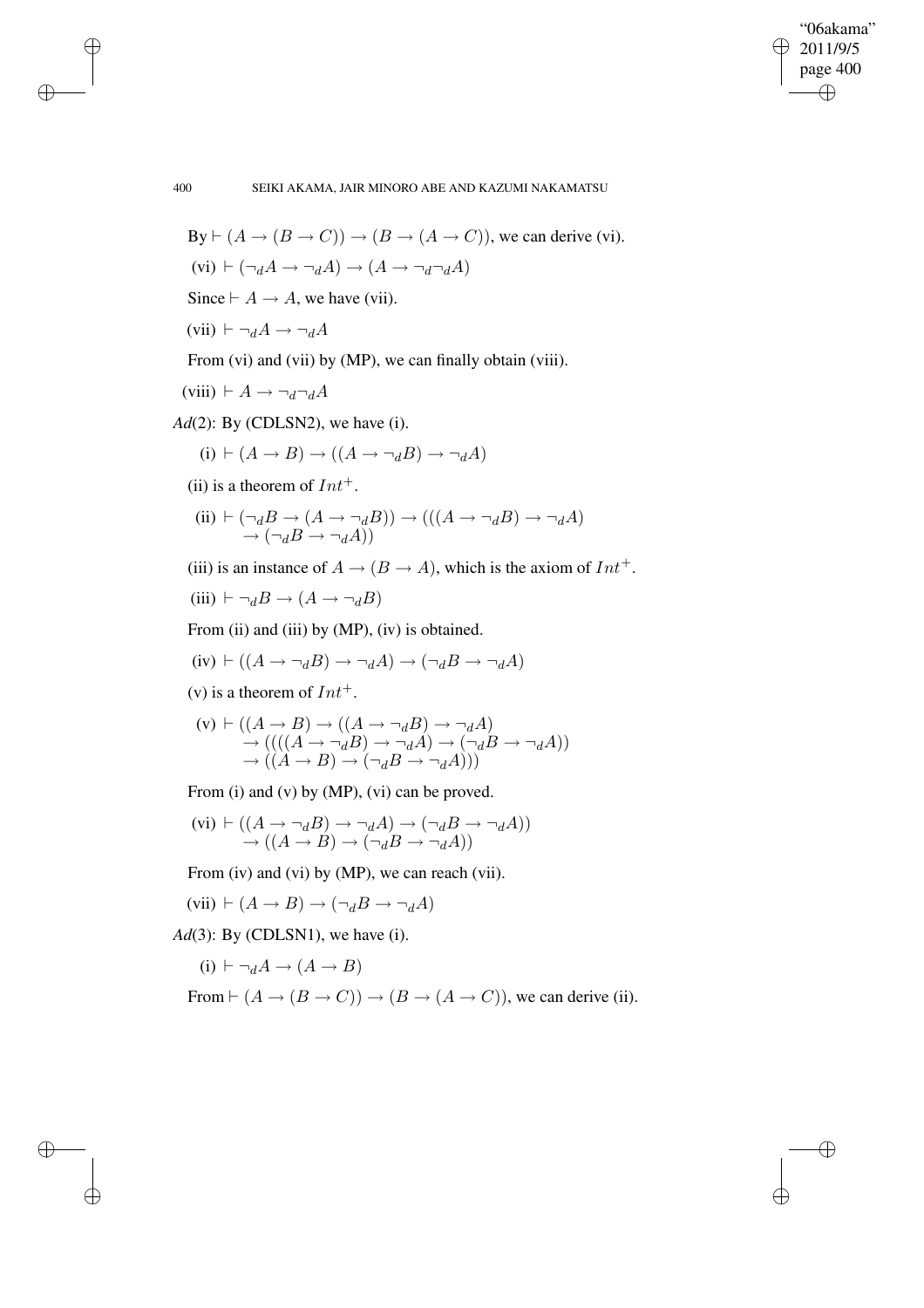CONSTRUCTIVE DISCURSIVE LOGIC WITH STRONG NEGATION 401

"06akama" 2011/9/5 page 401

✐

✐

 $\bigoplus$ 

✐

 $(ii) \vdash A \rightarrow (\neg A \rightarrow B)$ Since  $\vdash (A \rightarrow (B \rightarrow C)) \rightarrow ((A \land B) \rightarrow C)$ , we have (iii).  $(iii) \vdash (A \rightarrow (\neg_d A \rightarrow B)) \rightarrow ((A \land \neg_d A) \rightarrow B)$ From (ii) and (iii) by (MP), we can obtain (iv).  $(iv) \vdash (A \land \neg_d A) \rightarrow B$ *Ad*(4): By (3), we have (i) and (ii).  $(i) \vdash (A \land \neg_d A) \rightarrow B$ (ii)  $\vdash (A \land \neg_d A) \rightarrow \neg_d B$ From (CDLSN2), (iii) holds. (iii)  $((A \wedge \neg_d A) \rightarrow B) \rightarrow (((A \wedge \neg_d A) \rightarrow \neg_d B) \rightarrow \neg_d (A \wedge \neg_d A))$ From (i) and (iii) by (MP), we have (iv). (iv)  $((A \wedge \neg_d A) \rightarrow \neg_d B) \rightarrow \neg_d(A \wedge \neg_d A)$ From (ii) and (iv) by (MP), we can derive  $(v)$ .  $(v) \vdash \neg_d(A \land \neg_d A)$ *Ad*(5): By (CDLSN2), we have (i).  $(i) \vdash (A \rightarrow A) \rightarrow ((A \rightarrow \neg dA) \rightarrow \neg dA)$ (ii) is a theorem of  $Int^+$ . (ii)  $\vdash A \rightarrow A$ 

From (i) and (ii) by (MP), we can obtain (iii).

(iii)  $(A \rightarrow \neg_d A) \rightarrow \neg_d A$ 

✐

✐

✐

✐

It should be, however, pointed out that the following formulas are not provable in CDLSN.

 $\forall \sim (A \land \sim A)$  $\forall A\lor\sim A$  $\forall (A \rightarrow B) \rightarrow (\sim B \rightarrow \sim A)$  $\not\vdash \neg_d\neg_d A \to A$  $\nvdash A \vee \neg_d A$  $H(\neg dA \rightarrow A) \rightarrow A$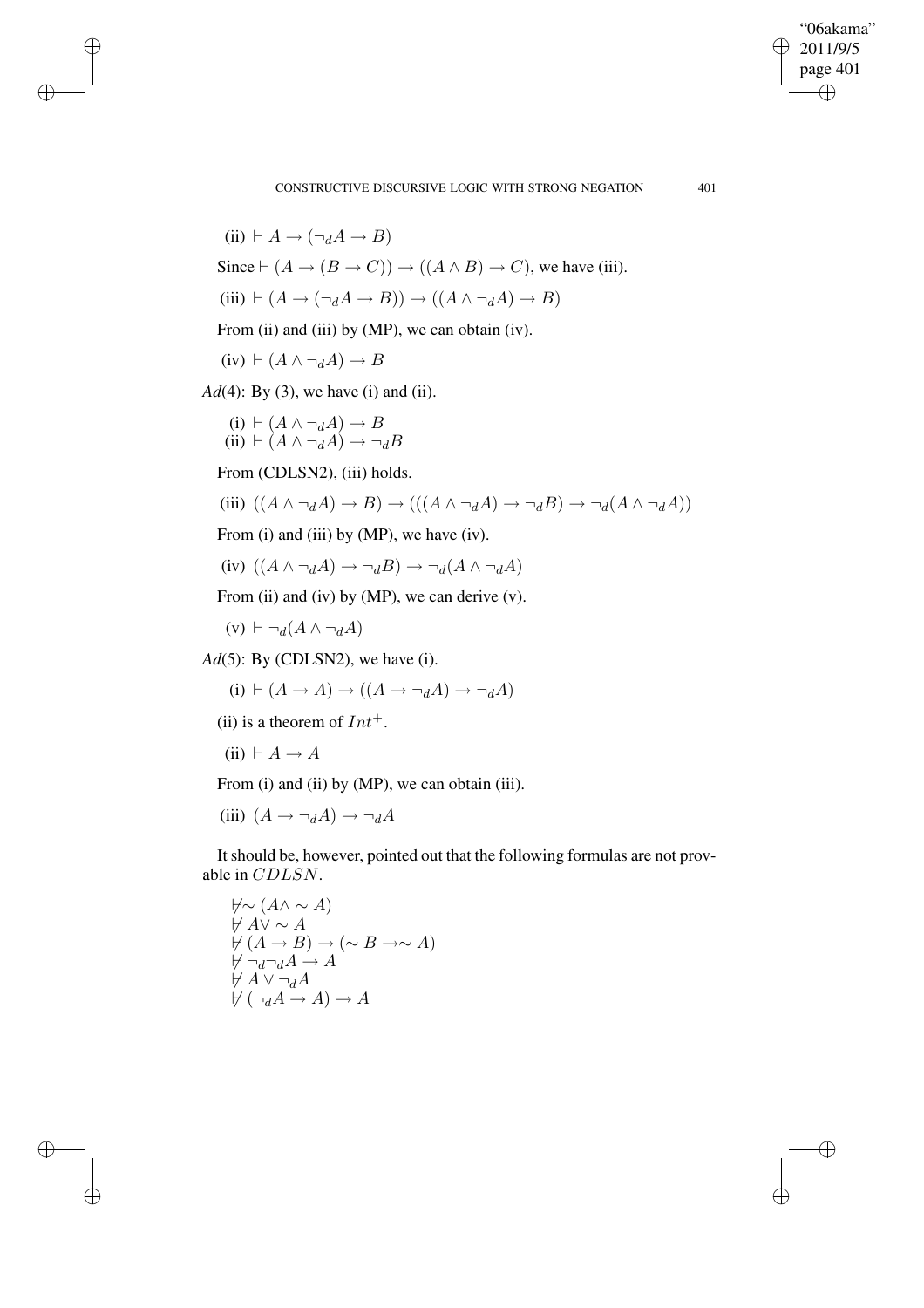✐

✐

#### 402 SEIKI AKAMA, JAIR MINORO ABE AND KAZUMI NAKAMATSU

$$
\begin{array}{c}\n\forall \sim \neg_d A \to A \\
\forall \ A \to_d A\n\end{array}
$$

4. *Kripke Semantics*

It is possible to give a Kripke semantics for CDLSN which is a discursive modification of that for  $N$  provided by Thomason [7]. Let  $PV$  be a set of propositional variables and  $p$  be a propositional variable, and  $For$  be a set of formulas. A CDLSN-model is a tuple  $\langle W, w_0, R, V \rangle$ , where  $W \neq \emptyset$  is a set of *worlds*,  $w_0 \in W$  satisfying  $\forall w(w_0 R w)$ ,  $R \subseteq W \times W$  is a reflexive and transitive relation, and  $V: PV \times W \rightarrow \{0, 1\}$  is a partial *valuation* satisfying:

$$
V(p, w) = 1 \text{ and } wRv \Rightarrow V(p, v) = 1
$$
  

$$
V(p, w) = 0 \text{ and } wRv \Rightarrow V(p, v) = 0
$$

for any formula  $p \in PV$  and  $w, v \in W$ . Here,  $V(p, w) = 1$  is read "p is true at w" and  $V(p, w) = 0$  is read "p is false at w", respectively. Both truth and falsity are independent statuses given by a constructive setting.

We can now extend V for any formula  $A, B$  in a tandem way as follows.

 $V(\sim A, w) = 1$  iff  $V(A, w) = 0$ .  $V(A \wedge B, w) = 1$  iff  $V(A, w) = 1$  and  $V(B, w) = 1$ .  $V(A \vee B, w) = 1$  iff  $V(A, w) = 1$  or  $V(B, w) = 1$  $V(A \rightarrow B, w) = 1$  iff  $\forall v(wRv \text{ and } V(A, v) = 1 \Rightarrow V(B, v) = 1)$  $V(\neg_d A, w) = 1$  iff  $\forall v(wRv \Rightarrow V(A, v) = 0)$  $V(\sim A, w) = 0$  iff  $V(A, w) = 1$  $V(A \wedge B, w) = 0$  iff  $V(A, w) = 0$  or  $V(B, w) = 0$  $V(A \vee B, w) = 0$  iff  $V(A, w) = 0$  and  $V(B, w) = 0$  $V(A \rightarrow B, w) = 0$  iff  $V(A, w) = 1$  and  $V(B, w) = 0$  $V(\neg_d A, w) = 0$  iff  $\exists v(wRv \text{ and } V(A, v) = 1)$ 

Additionally, we need the following condition:

 $V(A \wedge \neg A, w) = 1$  for some A and some w.

This condition is used to invalidate  $(A \land \sim A) \rightarrow B$ , and guarantees the paraconsistency of  $\sim$  in  $CDSLN$ .

Here, observe that truth and falsity conditions for  $\sim \neg_d A$  are implicit in the above clauses from the equivalences such that  $V(\sim \neg_d A, w) = 1$  iff  $V(\neg_d A, w) = 0$ , and  $V(\sim \neg_d A, w) = 0$  iff  $V(\neg_d A, w) = 1$ . One can claim that  $\sim \neg_d$  behaves as a modality. In this regard, we do not need to introduce a possibility operator into CDLSN as a primitive.

✐

✐

✐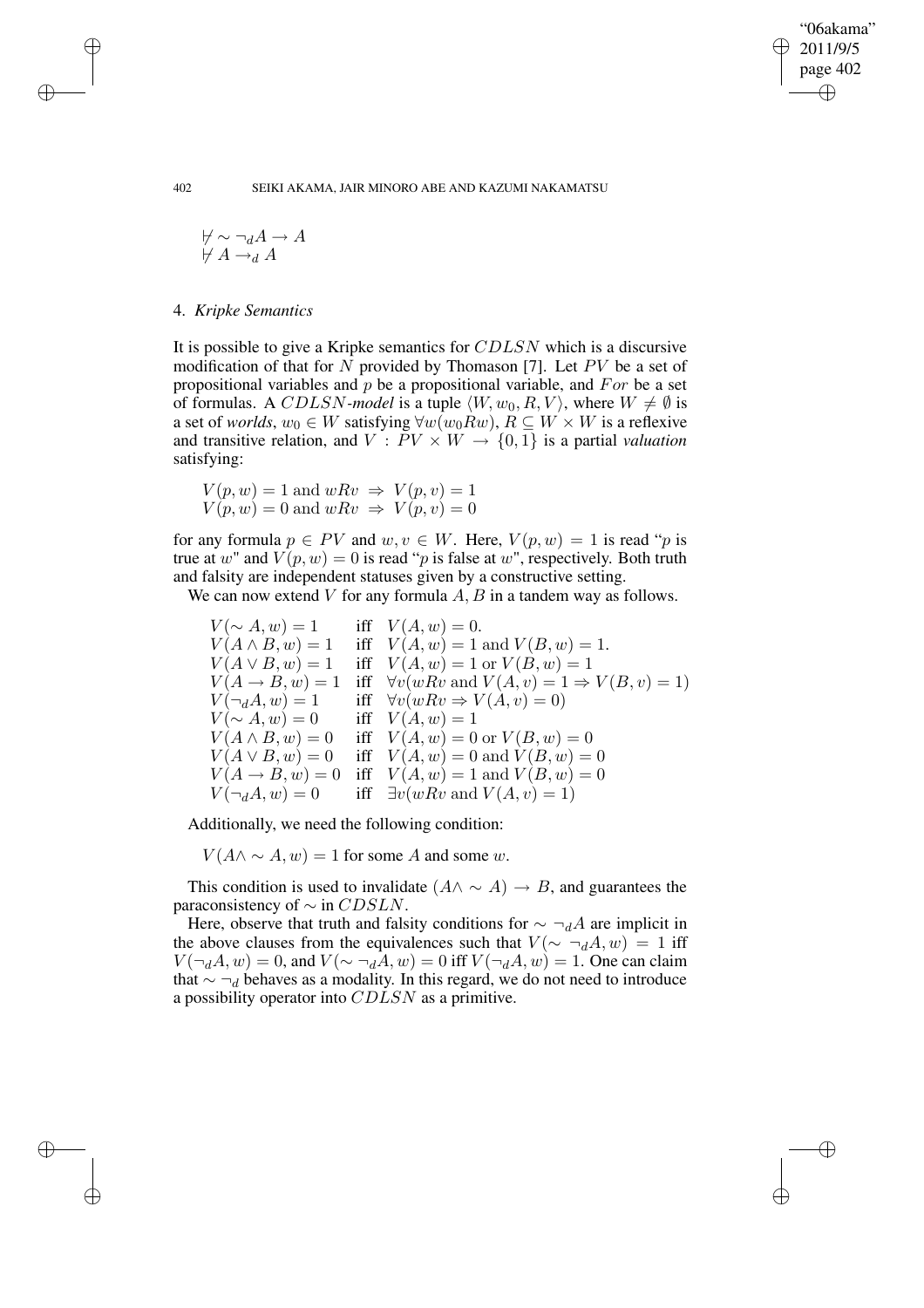We say that A is *valid*, written  $\models A$ , iff  $V(A, w_0) = 1$  in all CDLSN models. Let  $\Gamma = \{B_1, ..., B_n\}$  be a set of formulas. Then, we say that  $\Gamma$ *entails* A, written  $\Gamma \models A$ , iff  $\Gamma \rightarrow A$  is valid.

Lemma 2 states the monotonicity of valuation in a Kripke model.

*Lemma 2*: The following hold for any formula A which is not of the form  $\sim \neg_d B$ , and any worlds  $w, v \in W$ .

 $V(A, w) = 1$  and  $wRv \Rightarrow V(A, v) = 1$ ,  $V(A, w) = 0$  and  $wRv \Rightarrow V(A, v) = 0$ .

*Proof.* By induction on A.

✐

✐

✐

✐

*ad*(∼): Suppose  $V(\sim A, w) = 1$  and wRv. Then, we have that  $V(A, w) = 0$ and wRv. By induction hypothesis (IH), we have that  $V(A, v) = 0$ , i.e.  $V(\sim A, v) = 1.$ 

Suppose  $V(\sim A, w) = 0$  and wRv. Then, we have that  $V(A, w) = 1$  and wRv. By (IH), we have that  $V(A, v) = 1$ , i.e.  $V(\sim A, v) = 0$ .

*Ad*( $\wedge$ ): Suppose  $V(A \wedge B, w) = 1$  and  $wRv$ . Then, we have  $V(A, w) = 1$ and  $V(B, w) = 1$ . By (IH),  $V(A, v) = 1$  and  $V(B, v) = 1$ , i.e.  $V(A \wedge$  $B, v) = 1.$ 

Suppose  $V(A \wedge B, w) = 0$  and wRv. Then, we have  $V(A, w) = 0$  or  $V(B, w) = 0$ . By (IH),  $V(A, v) = 0$  or  $V(B, v) = 0$ , i.e.  $V(A \wedge B, v) = 0$ .

*Ad*(∨): Suppose  $V(A \vee B, w) = 1$  and  $wRv$ . Then, we have  $V(A, w) = 1$  or  $V(B, w) = 1$ . By (IH),  $V(A, v) = 1$  or  $V(B, v) = 1$ , i.e.  $V(A \vee B, v) = 1$ . Suppose  $V(A \vee B, w) = 0$  and wRv. Then, we have  $V(A, w) = 0$  and  $V(B, w) = 0$ . By (IH),  $V(A, v) = 0$  and  $V(B, v) = 0$ , i.e.  $V(A \vee B, v) =$ 

0.

*Ad*( $\rightarrow$ ): Suppose  $V(A \rightarrow B, w) = 1$  and wRv. Then, we have  $\forall v(wRv)$  and  $V(A, v) = 1 \Rightarrow V(B, v) = 1$ . By (IH) and the transitivity of R,  $\forall z (vRz)$ and  $V(A, z) = 1 \Rightarrow V(B, z) = 1$ , i.e.  $V(A \rightarrow B, v) = 1$ .

Suppose  $V(A \rightarrow B, w) = 0$  and wRv. Then, we have  $V(A, w) = 1$ and  $V(B, w) = 0$ . By (IH),  $V(A, v) = 1$  and  $V(B, v) = 0$ , i.e.  $V(A \rightarrow$  $B, v) = 0.$ 

Lemma 2 does not hold for the formula of the form  $\sim \neg_d A$ . We can easily construct a counter model. We only treat the case of  $V(\sim \neg_d A, w) = 1$ . The case of  $V(\sim \neg_d A, w) = 0$  is similar. Assume that  $V(\sim \neg_d A, w) = 1$  and wRv. Then,  $V(\neg_d A, w) = 0$  iff  $\exists u(wRu \text{ and } V(A, u) = 1)$ . Now, suppose that there exists a world t distinct from  $u$  such that  $vRt$  and a valuation

"06akama" 2011/9/5 page 403

✐

✐

✐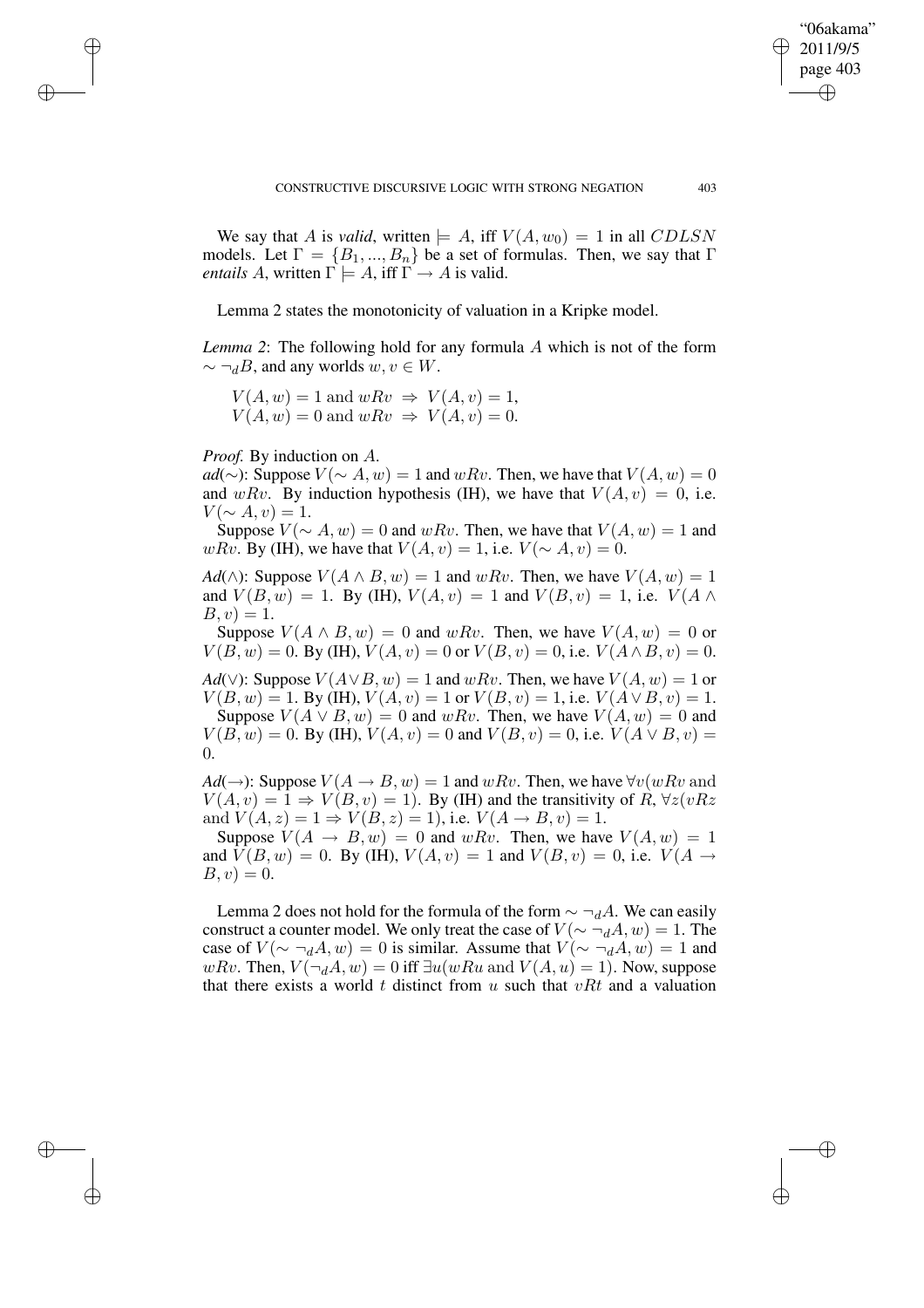✐

✐

#### 404 SEIKI AKAMA, JAIR MINORO ABE AND KAZUMI NAKAMATSU

such that  $V(A,t) = 0$ . This means that  $V(\sim \neg_d A, v) = 0$ . Thus,  $V(\sim \neg_d A, v) = 0$ .  $\neg_d A, w$  = 1 and wRv, but  $V(\sim \neg_d A, v) = 0$ .

We think that the fact is intuitive because  $\sim \neg_d A$  behaves as possibility. There are no reasons for possibility in discourse to satisfy the monotonicity.

Next, we present a soundness theorem.

*Theorem 3*: (soundness)  $\vdash A \Rightarrow \models A$ .

✐

✐

✐

✐

*Proof.* It suffices to check that (CDLSN1), (CDLSN2) and (CDLSN3) are valid and (MP) preserves validity. The proof of preservation of validity under (MP) is well-known in constructive and intuitionistic logic. Thus, we here prove the validity of three axioms.

*Ad*(CDLSN1): Suppose it is not valid. Then,  $V(\neg_d A, w_0) = 1$  and  $V(A \rightarrow$  $B, w_0$   $\neq 1$ . From the first conjunct,  $\forall v(w_0 R v \Rightarrow V(A, v) \neq 1)$  holds. From the second conjunct,  $\exists v(w_0 R v \text{ and } V(A, v) = 1 \text{ and } V(B, v) \neq 1$ . However,  $V(A, v) = 1$  and  $V(A, v) \neq 1$  are contradictory.

*Ad*(CDLSN2): Suppose it is not valid. Then,  $V(A \rightarrow B, w_0) = 1$  and  $V(A \rightarrow \neg_B B, w_0) = 1$  and  $V(\neg_A A, w_0) \neq 1$ . From the first conjunct,  $\forall v(w_0Rv \text{ and } V(A,v) = 1 \Rightarrow V(B,v) = 1)$  holds. From the second conjunct,  $\forall v(w_0 R v \text{ and } V(A, v) = 1 \Rightarrow V(\neg_d B, v) = 1)$  iff  $\forall v(w R v \text{ and }$  $V(A, v) = 1 \Rightarrow \forall z (vRz \Rightarrow V(A, z) \neq 1)$ . From the third conjunct,  $\exists v(w_0 R v \text{ and } V(A, v) = 1 \text{ holds. However, } V(A, v) = 1 \text{ and } V(A, z) \neq 1$ for any z such that  $vRz$  are contradictory.

*Ad*(CDLSN3): Suppose it is not valid. Then,  $V(A, w_0) = 1$  and  $V(\sim$  $\neg_d A, w_0$   $\neq 1$ . From the second conjunct, we have  $V(\neg_d A, w_0) \neq 0$  iff  $\forall v(w_0 R v \Rightarrow V(A, v) \neq 1)$ . However,  $V(A, w_0) = 1$  and  $V(A, v) \neq 1$  for any v such that  $w_0 Rv$  are contradictory.

Theorem 3 can be generalized as a strong form, i.e.  $\Gamma \vdash A \Rightarrow \Gamma \models A$ .

Now, we give a completeness proof. We say that a set of formulas  $\Gamma^*$  is a *maximal non-trivial discursive theory* (mntdt) iff (1) Γ ∗ is a theory, (2) Γ ∗ is *non-trivial*, i.e.  $\Gamma^* \nvDash B$  for some  $B$ , (3)  $\Gamma^*$  is *maximal*, i.e.  $A \in \Gamma^*$  or  $A \notin \Gamma^*$ , (4)  $\Gamma^*$  is *discursive*, i.e.  $\neg_d A \notin \Gamma^*$  iff  $\sim \neg_d A \in \Gamma^*$ . Here, discursiveness is needed to capture the property of discursive negation.

*Lemma* 4: For any mntdt  $\Gamma$  and any formula A, B, the following hold:

(1)  $A \wedge B \in \Gamma$  iff  $A \in \Gamma$  and  $B \in \Gamma$ (2)  $A \vee B \in \Gamma$  iff  $A \in \Gamma$  or  $B \in \Gamma$ (3)  $A \to B \in \Gamma$  iff  $\forall \Delta(\Gamma \subseteq \Delta \text{ and } A \in \Delta \Rightarrow B \in \Delta)$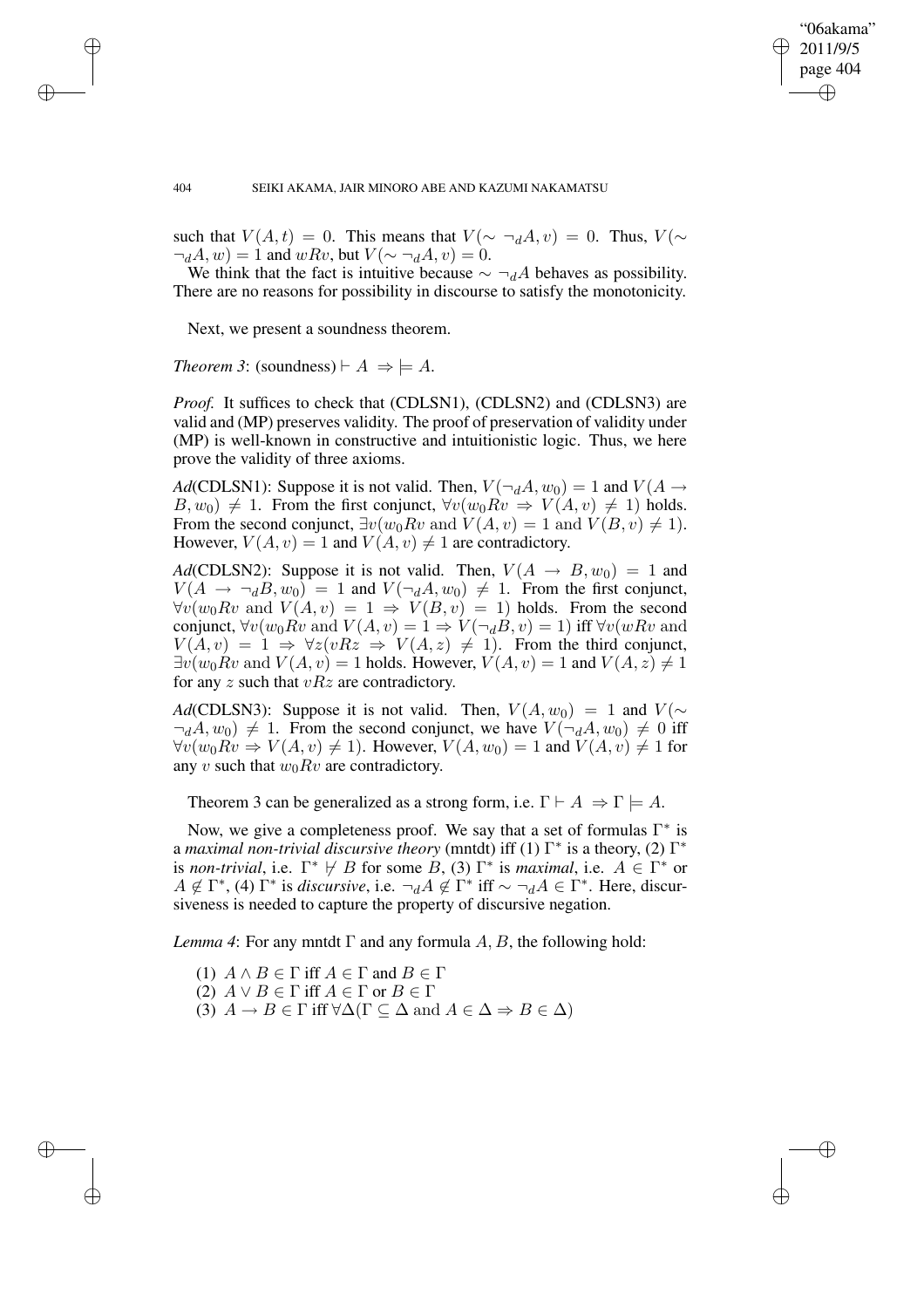CONSTRUCTIVE DISCURSIVE LOGIC WITH STRONG NEGATION 405

"06akama" 2011/9/5 page 405

✐

✐

✐

✐

(4)  $\neg_d A \in \Gamma$  iff  $\forall \Delta(\Gamma \subseteq \Delta \Rightarrow A \notin \Delta)$  $(5) \sim (A \wedge B) \in \Gamma$  iff  $\sim A \in \Gamma$  or  $\sim B \in \Gamma$ (6) ∼  $(A \vee B) \in \Gamma$  iff ∼  $A \in \Gamma$  and ∼  $B \in \Gamma$  $(7) \sim (A \rightarrow B) \in \Gamma$  iff  $A \in \Gamma$  and  $\sim B \in \Gamma$ (8)  $\sim \sim A \in \Gamma$  iff  $A \in \Gamma$ (9)  $\sim \neg_d A \in \Gamma$  iff  $\exists \Delta(\Gamma \subseteq \Delta \text{ and } A \in \Delta)$ .

✐

✐

✐

✐

*Proof.* We only prove (4) and (9). Other cases are similarly justified from the literature on constructive logic (cf. Thomason [7]).

*Ad*(4):  $\neg_d A \in \Gamma$  iff (by axiom (CDLSN1))  $A \rightarrow B \in \Gamma$  iff (by Lemma 4 (3))  $\forall \Delta(\Gamma \subset \Delta \text{ and } A \in \Delta \Rightarrow B \in \Delta)$ . Since  $\Gamma$  is non-trivial,  $B \notin \Gamma$  for some B. Thus,  $B \in \Delta$  does not always hold, i.e.  $\forall \Delta(\Gamma \subseteq \Delta \text{ and } A \in \Delta \Rightarrow$  $false)$  iff  $\forall \Delta(\Gamma \subseteq \Delta \Rightarrow A \notin \Delta)$ .

*Ad*(9): We prove it by contraposition from (4). Contraposition can derive  $\exists \Delta(\Gamma \subset \Delta \text{ and } A \in \Delta)$  by negating the left and right sides of (4). Then, it is shown to be equivalent to  $\neg_d A \notin \Gamma$ . By (discursiveness),  $\neg_d A \notin \Gamma$  iff  $\sim \neg_d A \in \Gamma$ .

Based on the maximal non-trivial discursive theory, we can define a canonical model  $(\Gamma, \subseteq, V)$  such that  $\Gamma$  is a mntdt,  $\subseteq$  is the subset relation, and V is a valuation satisfying the conditions that  $V(p, \Gamma) = 1$  iff  $p \in \Gamma$  and that  $V(p, \Gamma) = 0$  iff ~  $p \in \Gamma$ .

Next lemma is a truth lemma.

*Lemma* 5: (truth lemma) For any mntdt  $\Gamma$  and any A, we have the following:

 $V(A,\Gamma) = 1$  iff  $A \in \Gamma$  $V(A, \Gamma) = 0$  iff ~  $A \in \Gamma$ 

*Proof.* It suffices to check the case  $A = \neg_B B$ .

 $V(\neg_B B, \Gamma) = 1$  iff  $\forall \Delta \in \Gamma^*(\Gamma \subseteq \Delta \Rightarrow V(B, \Delta) \neq 1)$ (IH) iff  $\forall \Delta \in \Gamma^*(\Gamma \subseteq \Delta \Rightarrow B \notin \Delta)$ (Lemma 4 (4)) iff  $\neg_d B \in \Gamma$  $V(\neg_B B, \Gamma) = 0$  iff  $\exists \Delta \in \Gamma^*(\Gamma \subseteq \Delta \text{ and } V(B, \Delta) = 1)$ (IH) iff  $\exists \Delta \in \Gamma^*$  ( $\Gamma \subseteq \Delta$  and  $B \in \Delta$ ) (Lemma 4 (9)) iff  $\sim \neg_d B \in \Gamma$ 

Then, we can state the (strong) completeness of CDLSN as follows: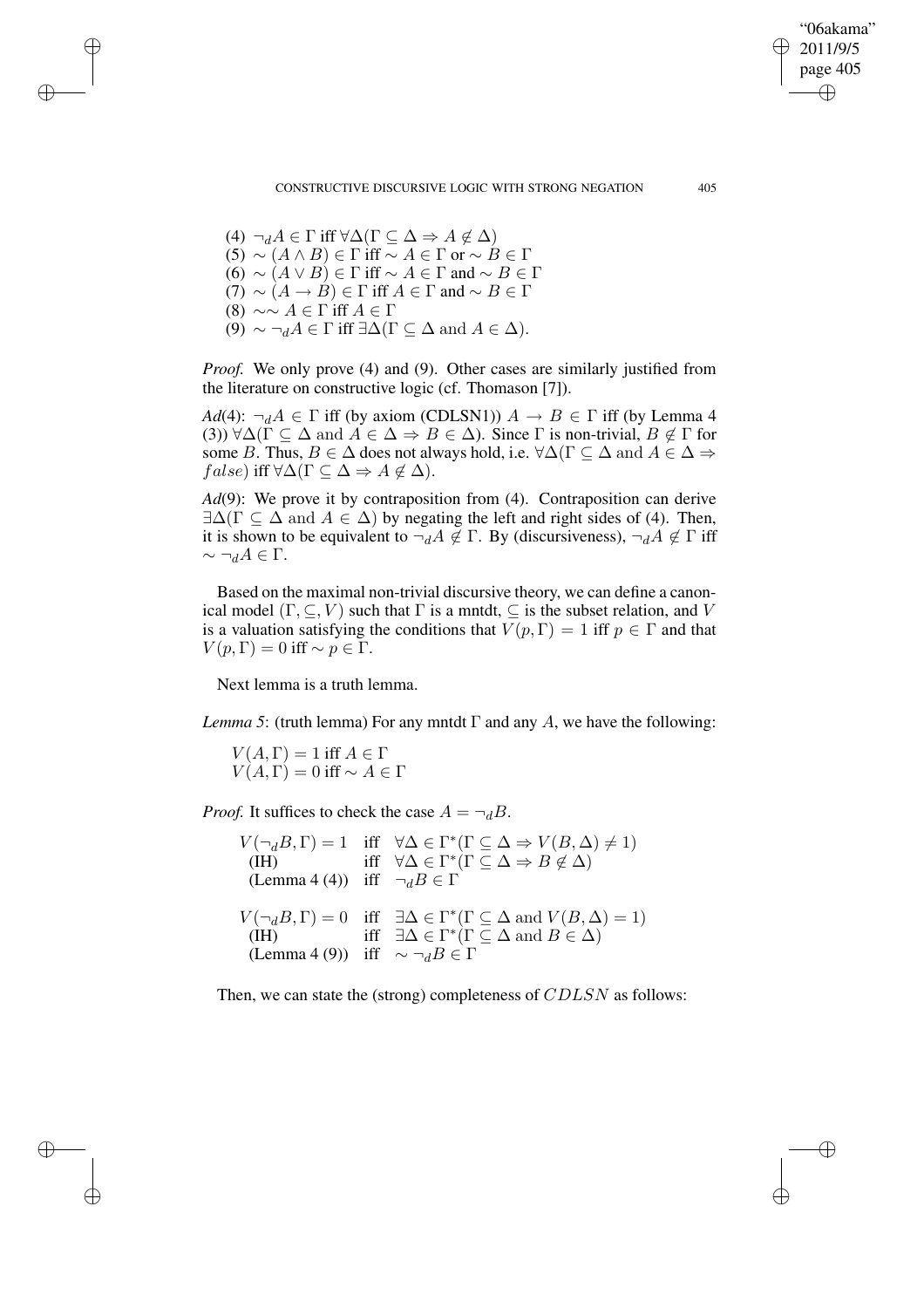#### 406 SEIKI AKAMA, JAIR MINORO ABE AND KAZUMI NAKAMATSU

"06akama" 2011/9/5 page 406

✐

✐

✐

✐

*Theorem 6*: (completeness)  $\Gamma \models A \Rightarrow \Gamma \vdash A$ .

*Proof.* Assume  $\Gamma \not\vdash A$ . Then, by Lindenbaum lemma, there is a mntdt Γ such that  $A \notin Γ$ . By using a canonical model defined above, we have  $V(A, \Gamma) \neq 1$  by Lemma 5. Consequently, completeness follows.

Finally, we justify the formal properties of CDLSN as a discursive logic. It is extremely important because we can understand the differences of  $CDLSN$  and standard discursive logics like  $D_2$ . As mentioned in section 1, Jaskowski suggested three conditions of discursive logics. We check them here.

*CDLSN* is *discursive*. First,  $\sim$  ( $A \land \sim A$ ) does not hold. The explosion also fails, i.e.  $A \sim A \not\vdash B$ . But, these hold for  $\neg_d$  (cf. Lemma 1), and it is not a problem because explosion should be valid for plausible discourses.

Note that the adjunction of the form  $\vdash A \land \vdash B \Rightarrow \vdash A \land A B$  does not hold in CDLSN. But, it holds for  $\wedge$ .

Second, in CDLSN, most of the theses of constructive logic are valid. Since CDLSN has a constructive base, it is different from  $D_2$  whose base is classical logic.

Third, we can give an intuitive interpretation for CDLSN by means of Kripke models as discussed below.

CDLSN is *constructive* because the law of excluded middle, which is a non-constructive principle, does not hold. As discussed above,  $N^-$  is a constructive logic, and the fact is not surprising.

From our Kripke semantics given above, we can give an intuitive interpretation of CDLSN. The interpretations of the logical symbols of  $N^-$  are obvious, and we concentrate on discursive logical symbols.

Here, it may be helpful to explain the interpretation by a brief example. Consider a *discourse* which consists of several persons who are interested in some subjects. Each person has knowledge about subjects, and a discourse is plausibly expanded by adding other persons.

In thissetting, a world in oursemantics could be identified with a discourse just given. So, the logical symbols can be interpreted with reference to a discourse.

Since the interpretations of  $\neg_d$  are crucial, we begin with it, namely

 $\neg_d A$  is true iff A is false in all plausible growing discourses,

 $\neg_d A$  is false iff A is true in some plausible growing discourse.

Here, the second clause corresponds to the possibility used in discursive logic. Note here that the plausible growth of discourse implies the increase of information (or knowledge) in view of constructive setting.

Other discursive logical symbols can be read as follows:

✐

✐

✐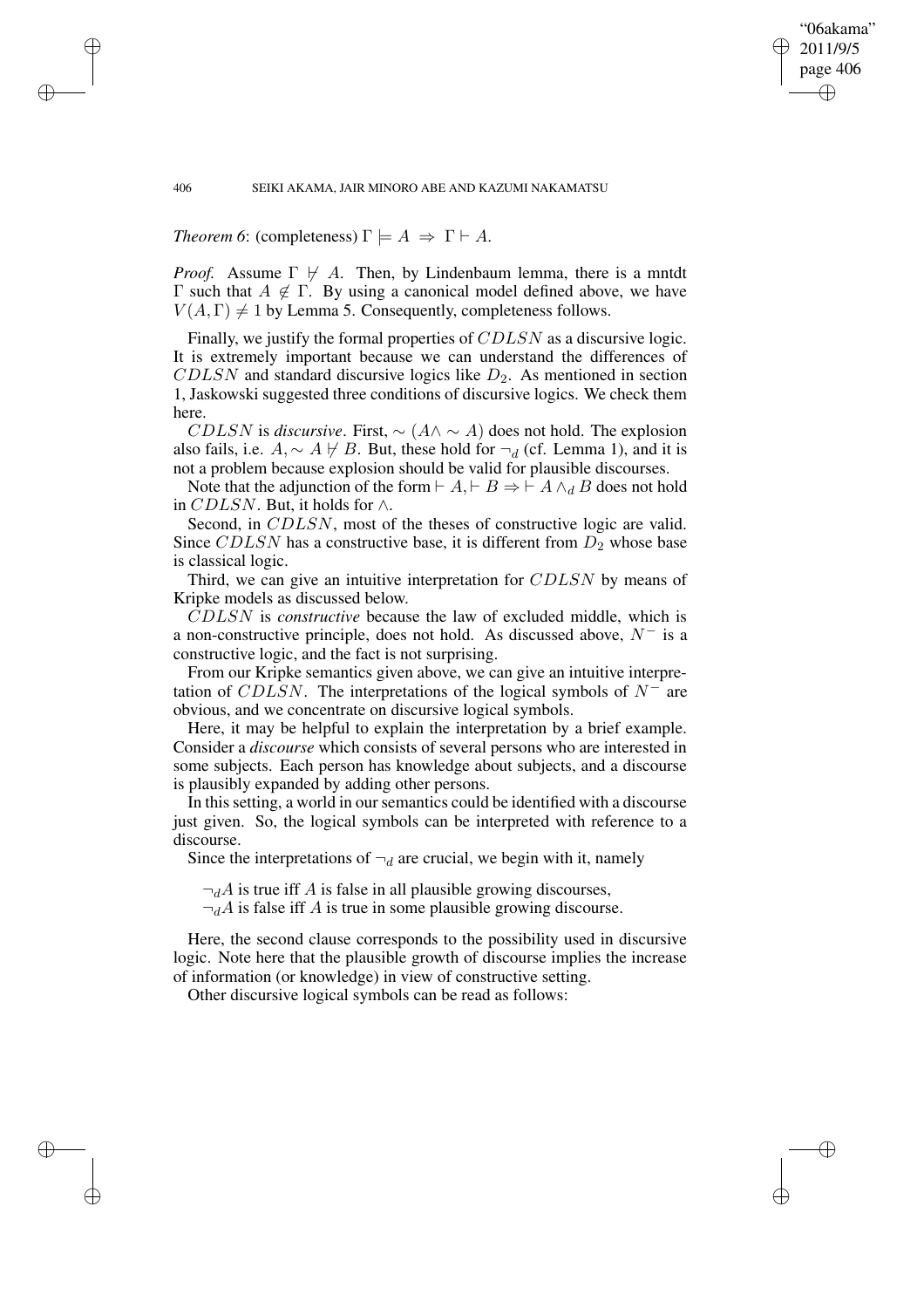$A \wedge_d B$  is true iff A is true in one discourse and B is true in another plausible discourse.

 $A \rightarrow_B B$  is true iff if A is true in certain plausible discourse then B is true in a discourse.

The interpretations of  $\vee_d$  and  $\leftrightarrow_d$  can be obtained by definition. The important point here is that the primitive discursive connective is  $\neg_d$ .

In our approach, two kinds of negations are used and it is necessary to compare them. ∼ is a constructive negation which can express constructive falsity of the proposition, whereas  $\neg_d$  is a discursive negation of the proposition with modal flavor.

They can express the possibility operator needed in discursive logic as  $\sim \neg_d$ . Here,  $\sim$  behaves classical-like negation and  $\neg_d$  modal-like negation. We know in classical modal logic that  $\Diamond A \equiv -\Box - A$  holds. Here, – is classical negation and  $\equiv$  is classical equivalence. It is therefore natural to consider two negations in classical-like and modal-like way.

From the above discussion, CDLSN is shown to be a constructive discursive logic which is compatible with Jaskowski's original ideas. It means that a constructivist can formally perform discursive reasoning.

## 5. *Concluding Remarks*

✐

✐

✐

✐

We proposed a constructive version of discursive logic CDLSN with an axiomatization and semantics. We set up it as a natural modification of Almukdad and Nelson's  $N^-$  [1] with  $\neg_d$ . We gave some formal properties of CDLSN including completeness.

Alternatively, CDLSN can be interpreted as the system which weakens intuitionistic negation  $\neg$  in  $N^-$ . However, the alternative formulation does not affect the results in this paper. We believe that this system seems to be new in the literature.

There are two advantages of the proposed system. First, it is constructively intuitive because we have a Kripke semantics. In view of the incompleteness of discourse, constructive approach seems attractive for discursive logic.

Second, it dispenses with modal operators to define discursive connectives. In other words, the possibility operator used in standard discursive logic can be replaced by the combination of two negations. However, it may be possible to introduce other types of discursive connectives as primitives.

Although this paper focuses on theoretical aspects of constructive discursive logic, the logic has many possible applications. For example, it may be worth studying *non-monotonic reasoning* and *multi-agent* in constructive discursive logic. We hope to report interesting applications of the proposed logic in future papers.

"06akama" 2011/9/5 page 407

✐

✐

✐